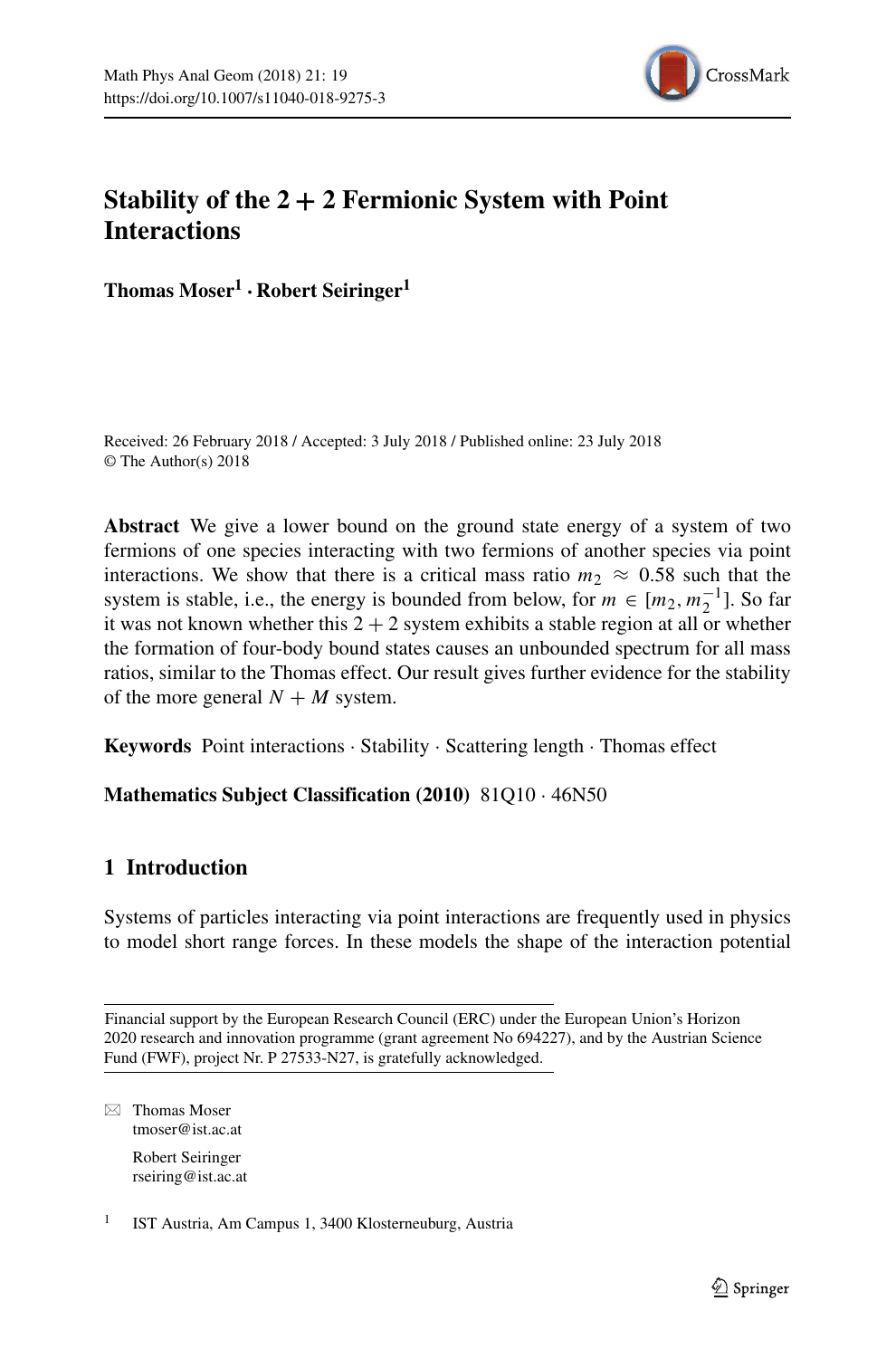enters only via the scattering length. Originally point interactions were introduced in the 1930s to model nuclear interactions  $[4, 5, 12, 23, 24]$  $[4, 5, 12, 23, 24]$  $[4, 5, 12, 23, 24]$  $[4, 5, 12, 23, 24]$  $[4, 5, 12, 23, 24]$  $[4, 5, 12, 23, 24]$  $[4, 5, 12, 23, 24]$  $[4, 5, 12, 23, 24]$  $[4, 5, 12, 23, 24]$ , and later they were also successfully applied to other areas of physics like polarons (see [\[15\]](#page-11-3) and references there) or cold atomic gases [\[25\]](#page-12-2).

Given  $N \ge 1$  fermions of one type with mass  $1/2$  and  $M \ge 1$  fermions of another type with mass  $m/2 > 0$ , point interaction models give a meaning to the formal expression

<span id="page-1-0"></span>
$$
-\sum_{i=1}^{N} \Delta_{x_i} - \frac{1}{m} \sum_{j=1}^{M} \Delta_{y_j} + \gamma \sum_{i=1}^{N} \sum_{j=1}^{M} \delta(x_i - y_j)
$$
(1.1)

for  $\gamma \in \mathbb{R}$ . Because of the existence of discontinuous functions in  $H^1(\mathbb{R}^n)$  for  $n \geq$ 2, this expression is ill-defined in dimensions larger than one. In the following we restrict our attention to the three-dimensional case but we note that the system also exhibits interesting behavior in two dimensions [\[9,](#page-11-4) [10,](#page-11-5) [14\]](#page-11-6).

A mathematically precise version of  $(1.1)$  in three dimensions was constructed in [\[9,](#page-11-4) [13\]](#page-11-7) and we will work here with the model introduced there. We note that even though these models are mathematically well-defined it is not established whether they can be obtained as a limit of genuine Schrödinger operators with interaction potentials of shrinking support. (See, however,  $[1]$  for the case  $N = M = 1$ , and  $[2]$ for models in one dimension.)

It was already known to Thomas [\[23\]](#page-12-0) that systems with point interactions are inherently unstable for bosons, in the sense that the energy is not bounded from below, if there are at least three particles involved. It turns out that in the case that the particles are fermions the question of stability is more delicate as it depends on the mass ratio of the two species, in general.

The case  $N = M = 1$  is completely understood as it reduces to a one particle problem [\[1\]](#page-11-8). In this case there exists a one-parameter family of Hamiltonians describing point interactions parameterized by the inverse scattering length, and they are bounded from below for all masses.

Beside this trivial case also the  $2 + 1$  case (i.e.,  $N = 2$  and  $M = 1$ ), where the two particles of the same species are fermions, is well understood [\[3,](#page-11-10) [6–](#page-11-11)[9,](#page-11-4) [17–](#page-12-3)[20,](#page-12-4) [22\]](#page-12-5). There is a critical mass ratio  $m^* \approx 0.0735$  such that the system is unstable for  $m < m^*$  and stable otherwise. It is remarkable that this critical mass ratio does not depend on the strength of the interaction, i.e., the scattering length. Recently in [\[3\]](#page-11-10) the spectrum of the  $2 + 1$  system was discussed in more detail. Moreover, it was shown in [\[7,](#page-11-12) [19\]](#page-12-6) that in a certain mass range other models describing point interactions can be constructed.

For larger systems of fermions even the question of stability is generally open. In [\[21\]](#page-12-7) the stability result for the  $2 + 1$  case was recently extended to the general  $N + 1$ problem ( $N \ge 2$  and  $M = 1$ ). In particular it was shown that there exists a critical mass  $m_1 \approx 0.36$  such that the system's energy is bounded from below, uniformly in *N*, for  $m \ge m_1$ . As a consequence of the 2 + 1 case this  $N + 1$  system is unstable for *m* <  $m$ <sup>\*</sup>, but the behavior for  $m \in [m^*, m_1)$  is unknown.

By separating particles one can obtain an upper bound on the ground state energy of the general  $N + M$  problem using the bounds for the  $N + 1$  or the  $1 + M$  problem.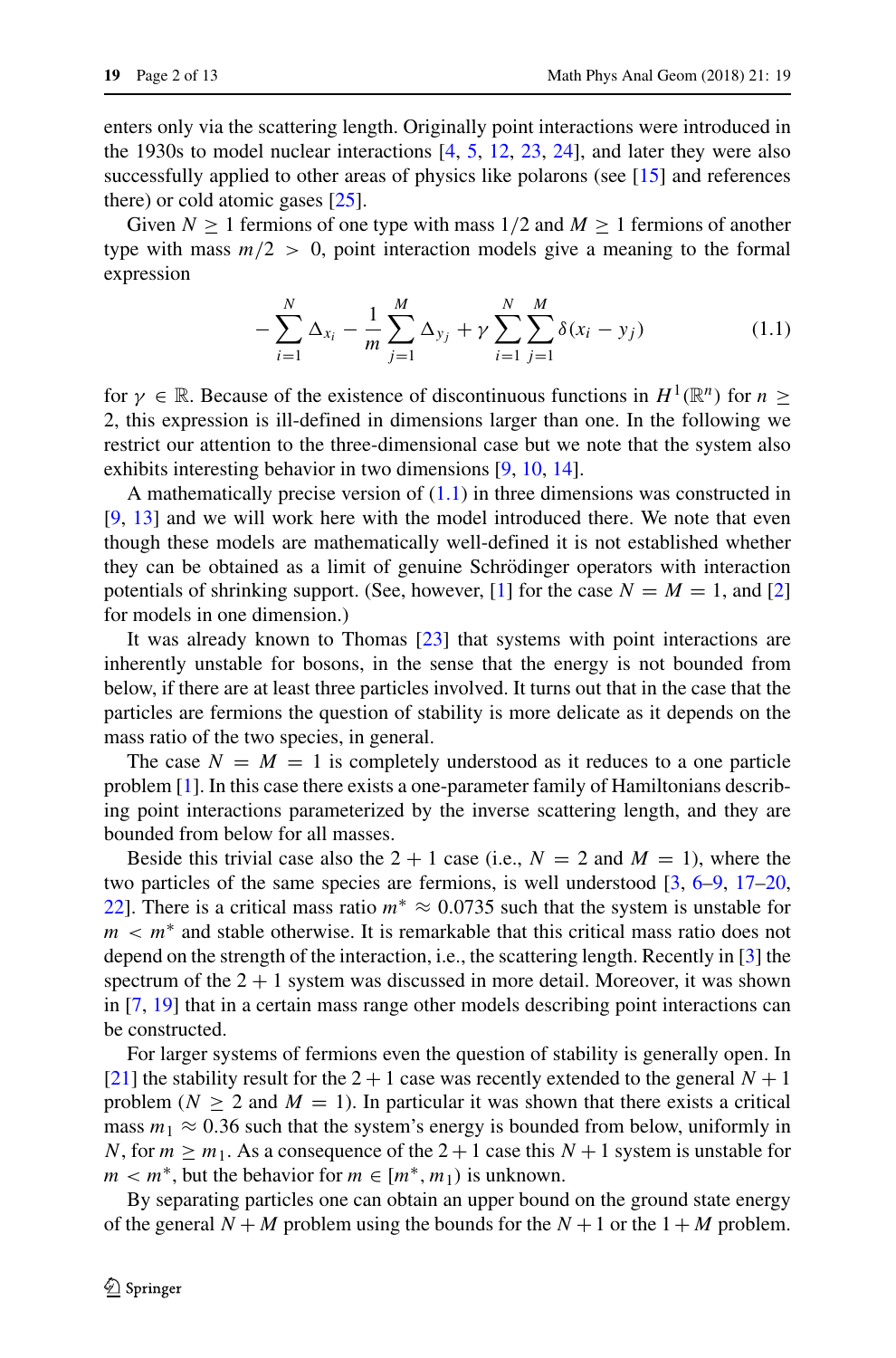We note that the latter is, up to an overall factor, equivalent to the  $M + 1$  problem with *m* replaced by its inverse. Hence the fact that  $m_1 < 1$  gives hope that there exists a mass region where the general  $N + M$  system is stable for all N and M. The simplest problem of this kind is the  $2+2$  case. So far there are only numerical results on its stability available  $[11, 16]$  $[11, 16]$  $[11, 16]$ . In particular, the analysis in  $[11]$  suggests that the critical mass for the  $2 + 2$  case should be equal to  $m^*$ , i.e., the one for the  $2 + 1$ case.

In this paper we give a rigorous proof of stability for the  $2 + 2$  system in a certain window of mass ratios. We find a critical mass  $m_2 \approx 0.58$  such that the system is stable if  $m \in [m_2, m_2^{-1}] \approx [0.58, 1.73]$ . We note that the critical mass  $m_2$  is not optimal and we cannot make any further statements about the mass range [*m*∗*, m*2] ∪ [ $m_2^{-1}$ ,  $m^*$ <sup>-1</sup>]. The behavior for these masses, and in particular the question whether  $m_2 = m^*$ , still represents an open problem.

#### **2 The Model**

For  $p_1, p_2, k_1, k_2 \in \mathbb{R}^3$  and  $m > 0$ , let

$$
h_0(p_1, p_2, k_1, k_2) = p_1^2 + p_2^2 + \frac{1}{m} \left( k_1^2 + k_2^2 \right) . \tag{2.1}
$$

We will work with the quadratic form  $F_\alpha$  introduced in [\[13\]](#page-11-7) for 2 + 2 particles. Its form domain is given by

$$
D(F_{\alpha}) = \{ \psi = \varphi + G_{\mu} \xi \mid \varphi \in H_{\text{as}}^1(\mathbb{R}^6) \otimes H_{\text{as}}^1(\mathbb{R}^6), \xi \in H^{1/2}(\mathbb{R}^9) \} \tag{2.2}
$$

where, for some (arbitrary)  $\mu > 0$ ,  $G_{\mu} \xi$  is the function with Fourier transform

$$
\widehat{G_{\mu}\xi}(p_1, p_2, k_1, k_2) = \sum_{i,j \in \{1,2\}} (-1)^{i+j} (h_0(p_1, p_2, k_1, k_2) + \mu)^{-1} \hat{\xi}(p_i + k_j, \hat{p}_i, \hat{k}_j)
$$
\n(2.3)

and we used the notation that  $\hat{p}_1 = p_2$ ,  $\hat{p}_2 = p_1$  and analogously for *k*. The space  $H^1_{as}(\mathbb{R}^6)$  denotes antisymmetric functions in  $H^1(\mathbb{R}^3) \otimes H^1(\mathbb{R}^3)$ . Note that because of the requirement  $\varphi \in H^1(\mathbb{R}^{12})$  the decomposition  $\psi = \varphi + G_\mu \xi$  is unique. Note also that the Hilbert space under consideration consists of functions that are antisymmetric in the first two and last two variables, i.e., under both the exchange  $p_1 \leftrightarrow p_2$  and  $k_1 \leftrightarrow k_2$ .

For  $\alpha \in \mathbb{R}$ , the quadratic form we consider is given by

$$
F_{\alpha}(\psi) = H(\varphi) - \mu \|\psi\|_{2}^{2} + 4T_{\mu}(\xi) + 4\alpha \|\xi\|_{2}^{2} , \qquad (2.4)
$$

where

$$
H(\varphi) = \int_{\mathbb{R}^{12}} \left( h_0(p_1, p_2, k_1, k_2) + \mu \right) \left| \hat{\varphi}(p_1, p_2, k_1, k_2) \right|^2 dp_1 dp_2 dk_1 dk_2 \quad (2.5)
$$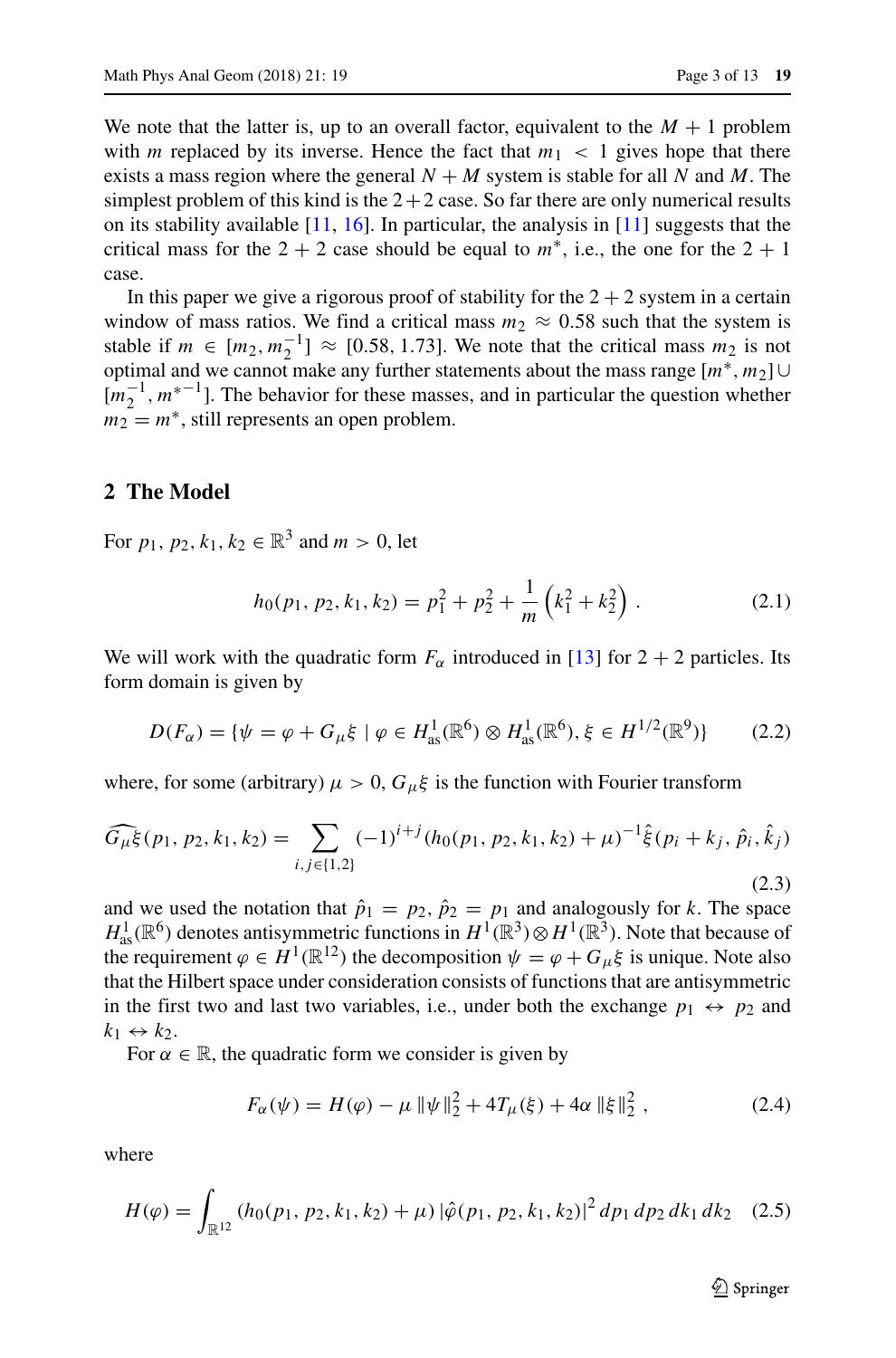and  $T_{\mu}(\xi) = \sum_{i=0}^{3} \phi_i(\xi)$ , with the  $\phi_i$  of the form

<span id="page-3-0"></span>
$$
\phi_0(\xi) = 2\pi^2 \left(\frac{m}{m+1}\right)^{3/2} \int |\hat{\xi}(P, p, k)|^2 \sqrt{\frac{P^2}{1+m}} + p^2 + \frac{k^2}{m} + \mu \, dP \, dp \, dk \tag{2.6}
$$

$$
\phi_1(\xi) = \int \frac{\hat{\xi}^*(p_1 + k_1, p_2, k_2)\hat{\xi}(p_2 + k_1, p_1, k_2)}{h_0(p_1, p_2, k_1, k_2) + \mu} dp_1 dp_2 dk_1 dk_2 \tag{2.7}
$$

$$
\phi_2(\xi) = \int \frac{\hat{\xi}^*(p_1 + k_1, p_2, k_2)\hat{\xi}(p_1 + k_2, p_2, k_1)}{h_0(p_1, p_2, k_1, k_2) + \mu} dp_1 dp_2 dk_1 dk_2 \tag{2.8}
$$

$$
\phi_3(\xi) = -\int \frac{\hat{\xi}^*(p_1+k_1, p_2, k_2)\hat{\xi}(p_2+k_2, p_1, k_1)}{h_0(p_1, p_2, k_1, k_2) + \mu} dp_1 dp_2 dk_1 dk_2.
$$
 (2.9)

We note that  $F_\alpha$  is independent of the choice of  $\mu > 0$ . The parameter  $\alpha$  corresponds to the inverse scattering length; more precisely,  $\alpha = -2\pi^2/a$ , with  $a \in (-\infty, 0) \cup$  $(0, \infty]$  the scattering length.

It was shown in [\[13\]](#page-11-7) that  $T_{\mu}(\xi)$  is well-defined on  $H^{1/2}(\mathbb{R}^9)$ . To show stability, we need to prove that it is in fact positive. If, on the contrary, there exists a  $\mu > 0$  and  $a \xi \in H^{1/2}(\mathbb{R}^9)$  such that  $T_\mu(\xi) < 0$ , a simple scaling argument (choosing  $\varphi = 0$ and using the scale invariance of  $F_0$ ) can be used to deduce that  $F_\alpha$  is unbounded from below for all  $\alpha \in \mathbb{R}$ .

The functionals  $\phi_0$  and  $\phi_1$  also appear in a similar form in the discussion of the 2 + 1 problem, and  $\phi_2$  can be seen as the analogous 1 + 2 term. The term  $\phi_3$  has no analogue in the 2 + 1 or 1 + 2 systems. Note that none of the  $\phi_i$  for  $1 \le i \le 3$  has a sign, and we expect that cancellations occur between them that are important for stability. In our proof below, we will first bound  $\phi_0 + \phi_3$  from below by a positive quantity, which we then use to compensate separately the negative parts of  $\phi_1$  and *φ*2. Since we shall neglect some positive terms, we cannot expect to obtain a sharp bound. In particular, whether  $m_2 = m^*$ , as suggested in [\[11\]](#page-11-13), cannot be determined using this method.

## **3 Main Result**

For  $a \in \mathbb{R}^3$ ,  $b \ge 0$  and  $m > 0$ , let  $O_{a,b}^m$  be the bounded operator on  $L^2(\mathbb{R}^3)$  with integral kernel

<span id="page-3-1"></span>
$$
O_{a,b}^{m}(p_1, p_2) = \left[ (p_1 + a)^2 + b^2 \right]^{-1/4} \left[ (p_2 + a)^2 + b^2 \right]^{-1/4}
$$

$$
\times \frac{1}{p_1^2 + p_2^2 + \frac{2}{1+m} p_1 \cdot p_2 + \frac{2(2+m)}{(1+m)^2} a^2 + \frac{2m}{(1+m)^2} b^2}.
$$
(3.1)

Let further

<span id="page-3-2"></span>
$$
\Lambda(m) = -\frac{1}{2\pi^2} \frac{1+m}{\sqrt{m}} \inf_{a \in \mathbb{R}^3, b \ge 0} \inf \text{spec } O_{a,b}^m. \tag{3.2}
$$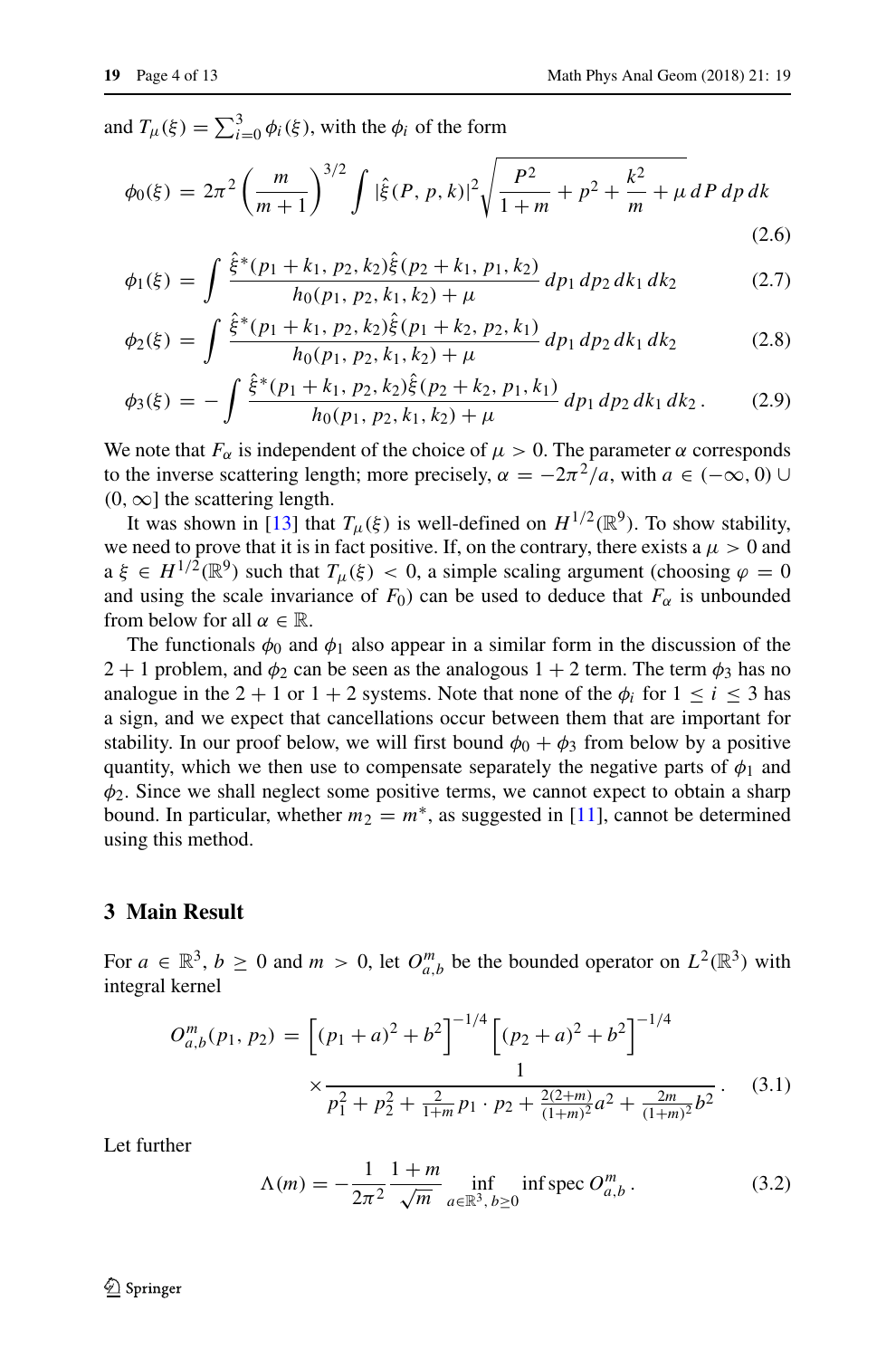<span id="page-4-0"></span>**Theorem 1** *For*  $m > 0$  *such that*  $\Lambda(m) + \Lambda(1/m) \leq 1$ *, we have* 

$$
T_{\mu}(\xi) \ge (1 - \Lambda(m) - \Lambda(1/m)) \sqrt{2\mu} \pi^2 \left(\frac{m}{m+1}\right)^{3/2} ||\xi||_2^2 \tag{3.3}
$$

*for any*  $\xi \in H^{1/2}(\mathbb{R}^9)$  *and any*  $\mu > 0$ .

This bound readily implies stability for  $F_\alpha$ , as the following corollary shows.

**Corollary 1** *For m such that*  $\Lambda(m) + \Lambda(1/m) < 1$ *, we have* 

$$
F_{\alpha}(\psi) \ge \begin{cases} 0 & \alpha \ge 0\\ -\alpha^2 \left(\frac{m+1}{m}\right)^3 \frac{1}{2\pi^4 (1-\Lambda(m)-\Lambda(1/m))^2} \|\psi\|_2^2 & \alpha < 0 \end{cases}
$$
(3.4)

*for any*  $\psi \in D(F_\alpha)$ *.* 

*Proof* Without loss of generality we can assume that  $\|\psi\|_2 = 1$  $\|\psi\|_2 = 1$ . Using Theorem 1 and  $H(\varphi) \geq 0$ , we get

$$
F_{\alpha}(\psi) + \mu \ge 4T_{\mu}(\xi) + 4\alpha \|\xi\|_2^2
$$
  
 
$$
\ge 4\left[\alpha + (1 - \Lambda(m) - \Lambda(1/m))\sqrt{2\mu} \pi^2 \left(\frac{m}{m+1}\right)^{3/2}\right] \|\xi\|_2^2
$$
 (3.5)

In case  $\alpha \geq 0$  we obtain  $F_{\alpha}(\psi) \geq -\mu$ , which shows the result as  $\mu > 0$  was arbitrary. If  $\alpha < 0$ , we choose

$$
\mu = \alpha^2 \left(\frac{m+1}{m}\right)^3 \frac{1}{2\pi^4 (1 - \Lambda(m) - \Lambda(1/m))^2},\tag{3.6}
$$

which yields the desired result.

We thus proved stability as long as  $\Lambda(m) + \Lambda(1/m) < 1$ . To investigate the implication on *m*, let us first check what happens for  $a = 0$  and  $b = 0$ . An explicit calculation following [\[6\]](#page-11-11) shows that

$$
\bar{\Lambda}(m) := -\frac{1}{2\pi^2} \frac{1+m}{\sqrt{m}} \text{ inf spec } O_{0,0}^m
$$
  
=  $\frac{2}{\pi} (1+m)^2 \left( \frac{1}{\sqrt{m}} - \sqrt{2+m} \arcsin\left(\frac{1}{1+m}\right) \right)$  (3.7)

which satisfies  $\Lambda(m) + \Lambda(1/m) < 1$  for  $0.139 \lesssim m \lesssim 7.189$ . This range of masses is the largest possible for which our approach can show stability.

While we do not know whether  $\Lambda(m) = \overline{\Lambda}(m)$ , we shall give in Section [5](#page-8-0) a rough upper bound on  $\Lambda(m)$  which shows that  $\Lambda(m) + \Lambda(1/m) < 1$  for  $0.58 \lesssim m \lesssim 1.73$ .

## **4 Proof of Theorem 1**

We shall split the proof into several steps.

 $\Box$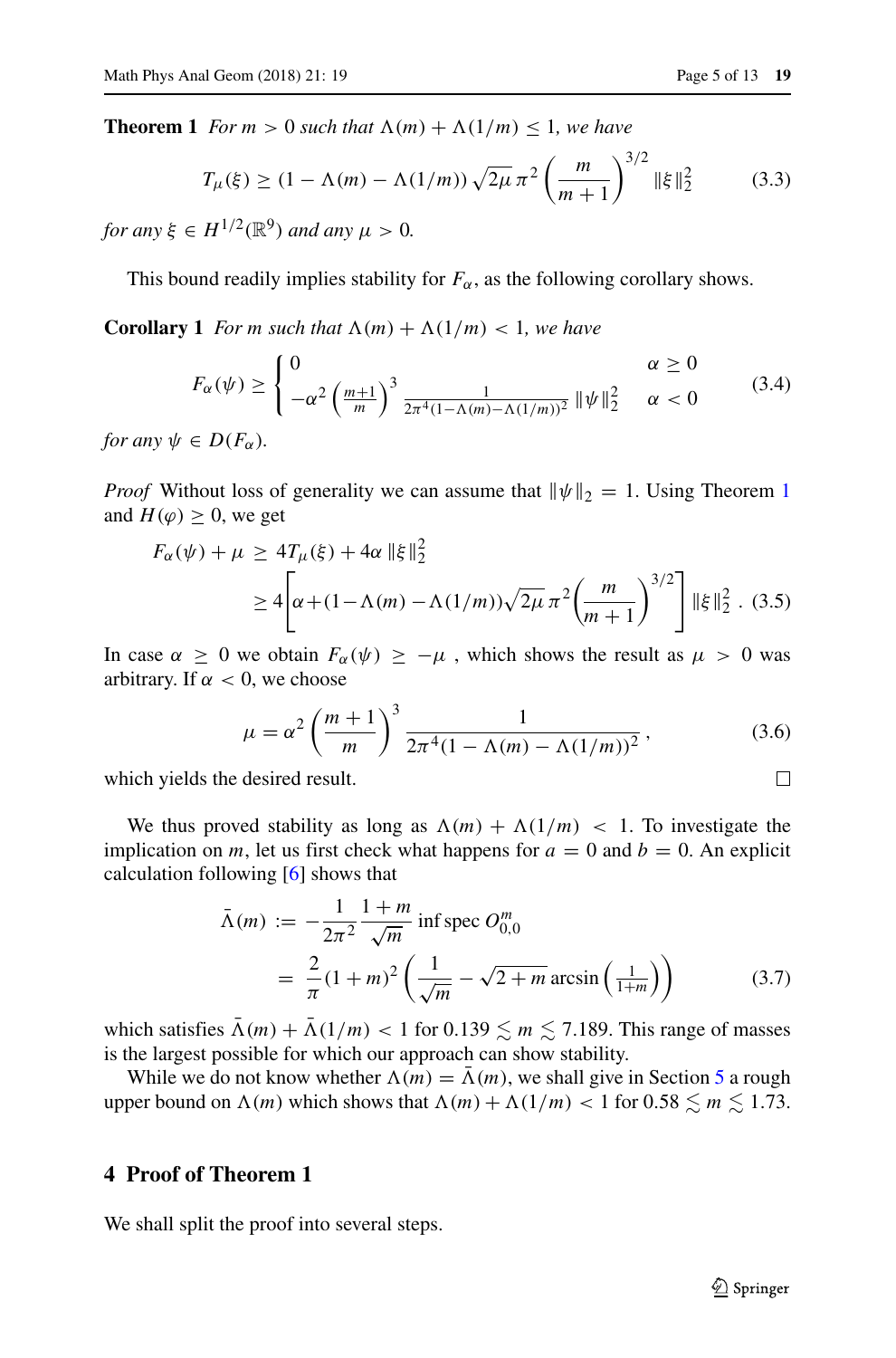#### **4.1 Bound on**  $φ_3$

We shall rewrite  $\phi_3$  in [\(2.9\)](#page-3-0) using center-of-mass and relative coordinates for each of the pairs  $(p_1, k_1)$  and  $(p_2, k_2)$ . With  $P_1 = p_1 + k_1$ ,  $q_1 = \frac{m}{1+m} p_1 - \frac{1}{1+m} k_1$ ,  $P_2 = p_2 + k_2$  and  $q_2 = \frac{m}{1+m} p_2 - \frac{1}{1+m} k_2$ , we have

$$
\phi_3(\xi) = -\int dP_1 \, dP_2 \, dq_1 \, dq_2
$$
\n
$$
\times \frac{\hat{\xi}^*(P_1, \frac{P_2}{1+m} + q_2, \frac{mP_2}{1+m} - q_2)\hat{\xi}(P_2, \frac{P_1}{1+m} + q_1, \frac{mP_1}{1+m} - q_1)}{\frac{1}{1+m}\left(P_1^2 + P_2^2\right) + \frac{1+m}{m}\left(q_1^2 + q_2^2\right) + \mu}.
$$
\n(4.1)

By completing the square, we can write, for any positive function *w*,

<span id="page-5-0"></span>
$$
\phi_3(\xi) = \int \frac{dP_1 \, dP_2 \, dq_1 \, dq_2}{w(q_2, P_1, P_2) w(q_1, P_2, P_1)} \times \frac{\frac{1}{2} \left| \chi_w(q_2, P_1, P_2) - \chi_w(q_1, P_2, P_1) \right|^2 - \left| \chi_w(q_2, P_1, P_2) \right|^2}{\frac{1}{1+m} \left( P_1^2 + P_2^2 \right) + \frac{1+m}{m} \left( q_1^2 + q_2^2 \right) + \mu} \tag{4.2}
$$

where we denote  $\chi_w(q, P_1, P_2) = \hat{\xi}(P_1, \frac{P_2}{1+m} + q, \frac{mP_2}{1+m} - q)w(q, P_1, P_2)$ . We shall choose

$$
w(q, P_1, P_2) = q^2 + \lambda^2 \left( \frac{m}{(1+m)^2} \left( P_1^2 + P_2^2 \right) + \frac{m}{1+m} \mu \right)
$$
(4.3)

for some constant  $\lambda \geq 0$ . The first term in the numerator on the right side of [\(4.2\)](#page-5-0) is manifestly positive. Performing the integration over  $q_1$ , the integral over the second term equals

$$
\int dP_1 \, dP_2 \, dq_2 \, \left( -\frac{2\pi^2 m}{1+m} \right) \left| \hat{\xi}(P_1, \frac{1}{1+m} P_2 + q_2, \frac{m}{1+m} P_2 - q_2) \right|^2
$$
\n
$$
\times \frac{q_2^2 + \lambda^2 \left( \frac{m}{(1+m)^2} \left( P_1^2 + P_2^2 \right) + \frac{m}{1+m} \mu \right)}{\lambda \sqrt{\frac{m}{(1+m)^2} \left( P_1^2 + P_2^2 \right) + \frac{m}{1+m} \mu} + \sqrt{q_2^2 + \frac{m}{(1+m)^2} \left( P_1^2 + P_2^2 \right) + \frac{m}{1+m} \mu}} \,. \tag{4.4}
$$

Let us compare this latter expression with  $\phi_0$  in [\(2.6\)](#page-3-0), which can be rewritten as

$$
\phi_0(\xi) = \frac{2\pi^2 m}{m+1} \int |\hat{\xi}(P_1, \frac{1}{1+m}P_2 + q_2, \frac{m}{1+m}P_2 - q_2)|^2
$$
  
 
$$
\times \sqrt{q_2^2 + \frac{m}{(1+m)^2} (P_1^2 + P_2^2) + \frac{m}{1+m}\mu} dP_1 dP_2 dq_2.
$$
 (4.5)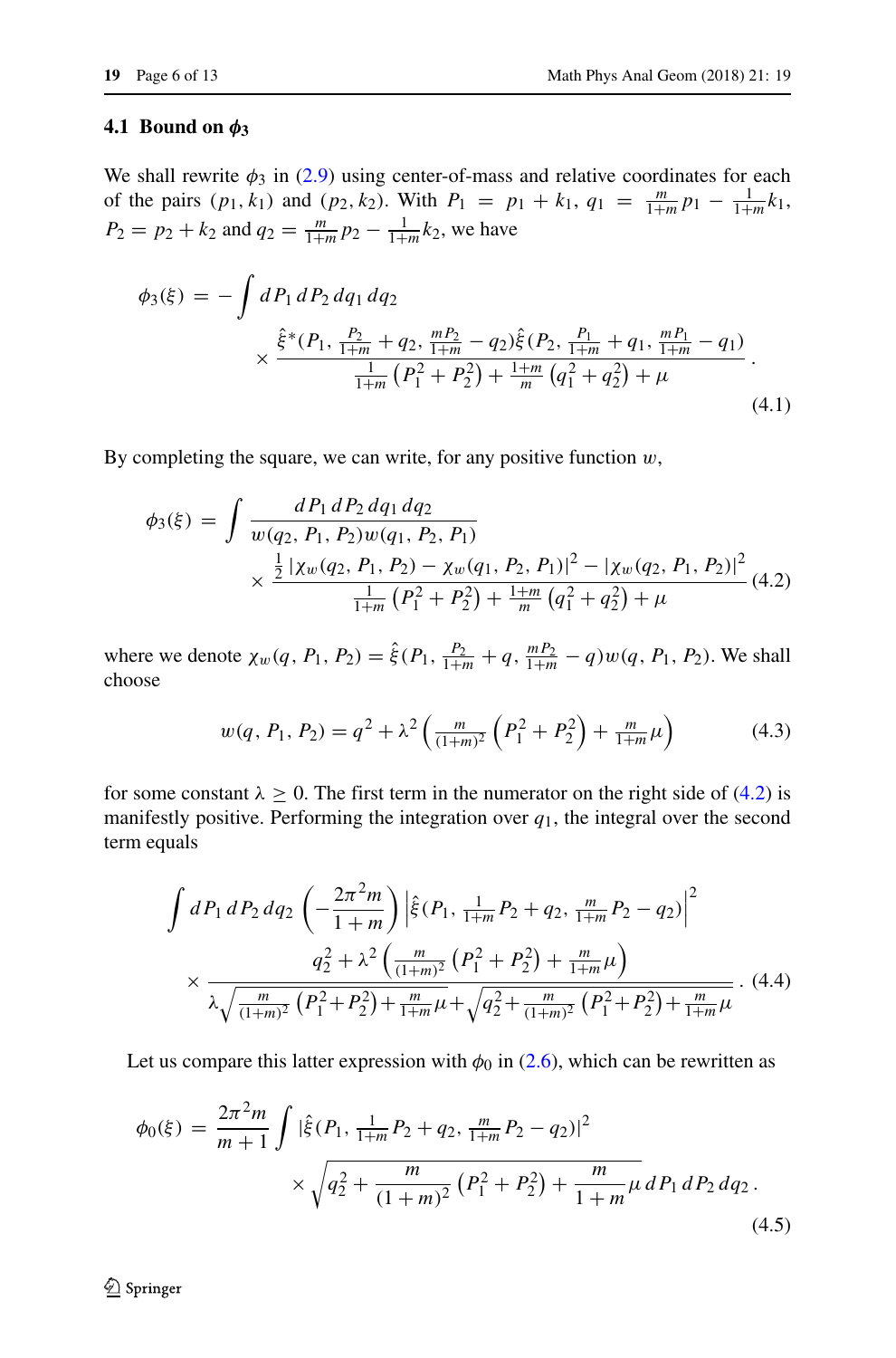For  $0 \le \lambda \le 1$ , one readily checks that

$$
L_{\lambda}(P_1, P_2, q)
$$
  
:=  $\sqrt{q^2 + \frac{m}{(1+m)^2} (P_1^2 + P_2^2) + \frac{m}{1+m}\mu}$   

$$
-\frac{q^2 + \lambda^2 \left(\frac{m}{(1+m)^2} (P_1^2 + P_2^2) + \frac{m}{1+m}\mu\right)}{\lambda \sqrt{\frac{m}{(1+m)^2} (P_1^2 + P_2^2) + \frac{m}{1+m}\mu} + \sqrt{q^2 + \frac{m}{(1+m)^2} (P_1^2 + P_2^2) + \frac{m}{1+m}\mu}}
$$
(4.6)

is non-negative. What we have shown here is that

<span id="page-6-1"></span>
$$
\begin{aligned} &\phi_0(\xi) + \phi_3(\xi) \\ &\ge \frac{2\pi^2 m}{m+1} \int |\hat{\xi}(P_1, \frac{1}{1+m}P_2 + q, \frac{m}{1+m}P_2 - q)|^2 L_\lambda(P_1, P_2, q) \, dP_1 \, dP_2 \, dq \ (4.7) \end{aligned}
$$

for any  $\lambda \geq 0$ .

Note that for  $\lambda^2 = 1/2$ ,  $L_\lambda$  takes the simple form

<span id="page-6-2"></span>
$$
L_{1/\sqrt{2}}(P_1, P_2, q) = \frac{1}{\sqrt{2}} \sqrt{\frac{m}{(1+m)^2} \left( P_1^2 + P_2^2 \right) + \frac{m}{1+m} \mu}
$$
(4.8)

and is, in particular, independent of *q*.

#### **4.2 Bound on** *φ***<sup>1</sup>**

For the term  $\phi_1$  in [\(2.7\)](#page-3-0), we shall switch to center-of-mass and relative coordinates for the particles  $(p_1, p_2, k_1)$ . With  $P = p_1 + p_2 + k_1$ ,  $q_1 = \frac{1+m}{2+m} p_1 - \frac{1}{2+m} (p_2 + k_1)$ and  $q_2 = \frac{1+m}{2+m} p_2 - \frac{1}{2+m} (p_1 + k_1)$ , as well as  $k = k_2$  for short, we have

$$
\phi_1(\xi) = \frac{m}{1+m} \int dP \, dq_1 \, dq_2 \, dk
$$
\n
$$
\times \frac{\hat{\xi}^* \left(\frac{1+m}{2+m}P - q_2, \frac{P}{2+m} + q_2, k\right) \hat{\xi} \left(\frac{1+m}{2+m}P - q_1, \frac{P}{2+m} + q_1, k\right)}{q_1^2 + q_2^2 + \frac{2}{1+m}q_1 \cdot q_2 + \frac{m}{(1+m)(2+m)}P^2 + \frac{1}{1+m}k^2 + \frac{m}{1+m}\mu}.
$$
\n(4.9)

Defining

<span id="page-6-0"></span>
$$
\ell_{\lambda}(q, P, k) = L_{\lambda}\left(\frac{1+m}{2+m}P - q, \frac{P}{2+m} + q + k, \frac{mq}{1+m} + \frac{mP}{(1+m)(2+m)} - \frac{k}{1+m}\right) (4.10)
$$

our aim is to obtain a lower bound on the operator on  $L^2(\mathbb{R}^3)$  with integral kernel

$$
\frac{\ell_{\lambda}(q_1, P, k)^{-1/2} \ell_{\lambda}(q_2, P, k)^{-1/2}}{q_1^2 + q_2^2 + \frac{2}{1 + m} q_1 \cdot q_2 + \frac{m}{(1 + m)(2 + m)} P^2 + \frac{1}{1 + m} k^2 + \frac{m}{1 + m} \mu}
$$
(4.11)

for suitable *λ*, uniformly in the fixed parameters *P* and *k*.

 $\textcircled{2}$  Springer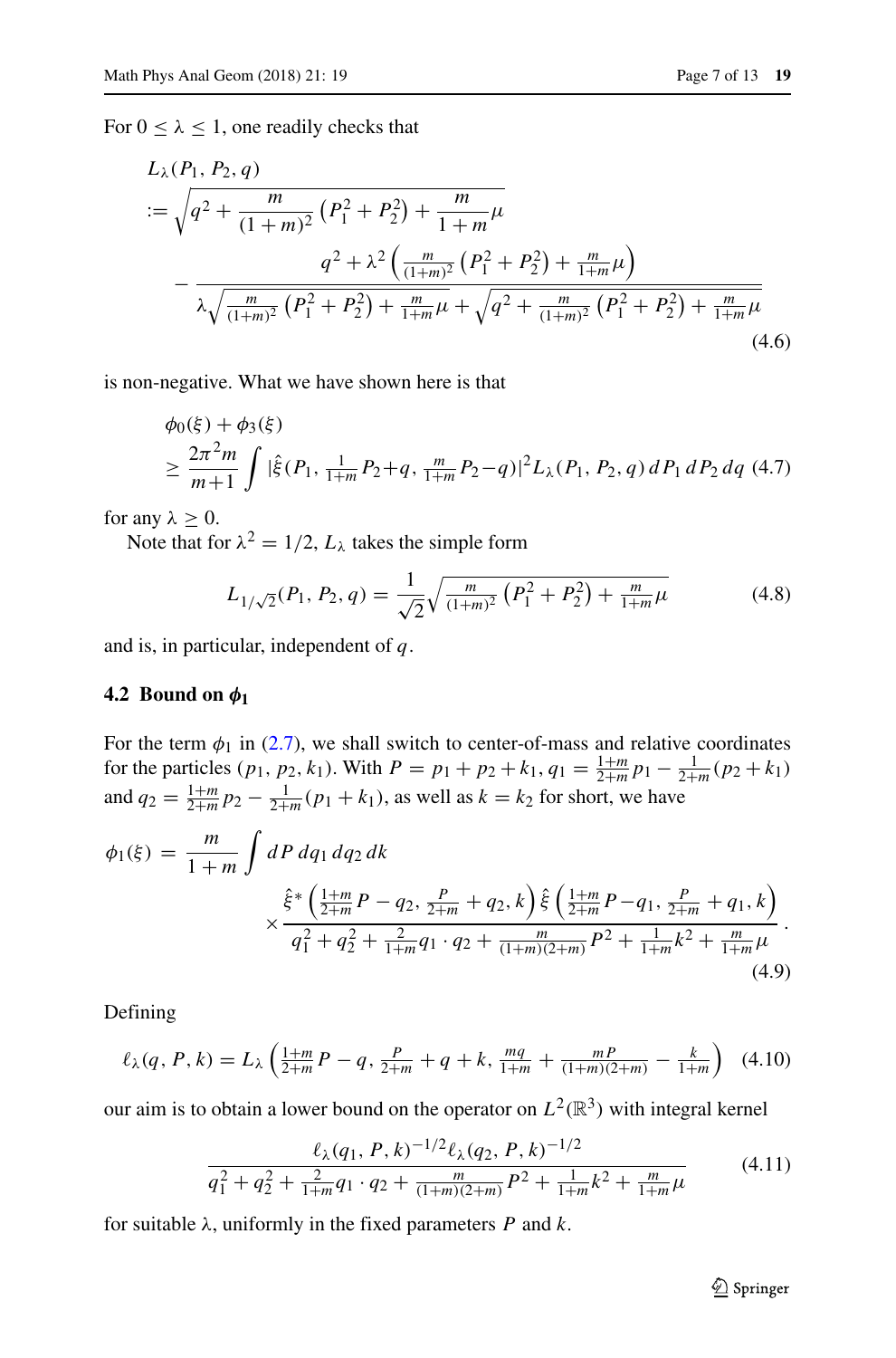Let us take  $\lambda^2 = 1/2$  for simplicity, in which case we have

$$
\ell_{1/\sqrt{2}}(q, P, k) = \frac{\sqrt{m}}{1 + m} \sqrt{\left(q + \frac{1}{2}k - \frac{m}{2(2+m)}P\right)^2 + \frac{1}{4}(P + k)^2 + \frac{1+m}{2}\mu}.
$$
 (4.12)

Note also that

$$
\frac{m}{(1+m)(2+m)}P^2 + \frac{1}{1+m}k^2
$$
\n
$$
= \frac{2m}{(1+m)^2} \left[ \frac{2+m}{m} \left( \frac{1}{2}k - \frac{m}{2(2+m)}P \right)^2 + \frac{1}{4} (P+k)^2 \right].
$$
\n(4.13)

With

$$
a = \frac{1}{2}k - \frac{m}{2(2+m)}P \quad , \quad b^2 = \frac{1}{4}(P+k)^2 + \frac{1+m}{2}\mu \tag{4.14}
$$

our task is thus to find a lower bound on the operator with integral kernel  $\frac{1+m}{\sqrt{m}}$  *O*<sub>*a*,*b*</sub>(*q*<sub>1</sub>*, q*<sub>2</sub>), defined in [\(3.1\)](#page-3-1). The best lower bound equals  $-2\pi^2 \Lambda(m)$ , by definition.

To summarize, what we have shown here is that

$$
\phi_1(\xi) \ge -\Lambda(m) \frac{2\pi^2 m}{m+1} \int \left| \hat{\xi} \left( \frac{1+m}{2+m} P - q, \frac{P}{2+m} + q, k \right) \right|^2 \ell_{1/\sqrt{2}}(q, P, k) \, dP \, dq \, dk \, . \tag{4.15}
$$

Using [\(4.10\)](#page-6-0), a simple change of variables shows that this is equivalent to

<span id="page-7-0"></span>
$$
\phi_1(\xi)
$$
  
\n
$$
\geq -\Lambda(m) \frac{2\pi^2 m}{m+1} \int \left| \hat{\xi} \left( P_1, \frac{P_2}{1+m} + q, \frac{mP_2}{1+m} - q \right) \right|^2 L_{1/\sqrt{2}}(P_1, P_2, q) dP_1 dP_2 dq.
$$
\n(4.16)

### **4.3 Bound on** *φ***<sup>2</sup>**

In exactly the same way we proceed with  $\phi_2$  in [\(2.8\)](#page-3-0), which we rewrite as

$$
\begin{split} \phi_2(\xi) \\ &= \frac{m}{1+m} \int dP \, dq_1 \, dq_2 \, dp \\ &\times \frac{\hat{\xi}^* \left( \frac{1+m}{1+2m} P - q_2, \, p, \, q_2 + \frac{mP}{1+2m} \right) \hat{\xi} \left( \frac{1+m}{1+2m} P - q_1, \, p, \, q_1 + \frac{mP}{1+2m} \right)}{q_1^2 + q_2^2 + \frac{2m}{1+m} q_1 \cdot q_2 + \frac{m}{(1+m)(1+2m)} P^2 + \frac{m}{1+m} p^2 + \frac{m}{1+m} \mu} . \end{split} \tag{4.17}
$$

If we now define

$$
\tilde{\ell}_{\lambda}(q, P, p) = L_{\lambda}\left(\frac{1+m}{1+2m}P - q, p+q + \frac{mP}{1+2m}, \frac{mp}{1+m} - \frac{q}{1+m} - \frac{mP}{(1+m)(1+2m)}\right)
$$
\n(4.18)

we need a lower bound on the operator on  $L^2(\mathbb{R}^3)$  with integral kernel

$$
\frac{\tilde{\ell}_{\lambda}(q_1, P, p)^{-1/2} \tilde{\ell}_{\lambda}(q_2, P, p)^{-1/2}}{q_1^2 + q_2^2 + \frac{2m}{1+m} q_1 \cdot q_2 + \frac{m}{(1+m)(1+2m)} P^2 + \frac{m}{1+m} p^2 + \frac{m}{1+m} \mu}
$$
(4.19)

2 Springer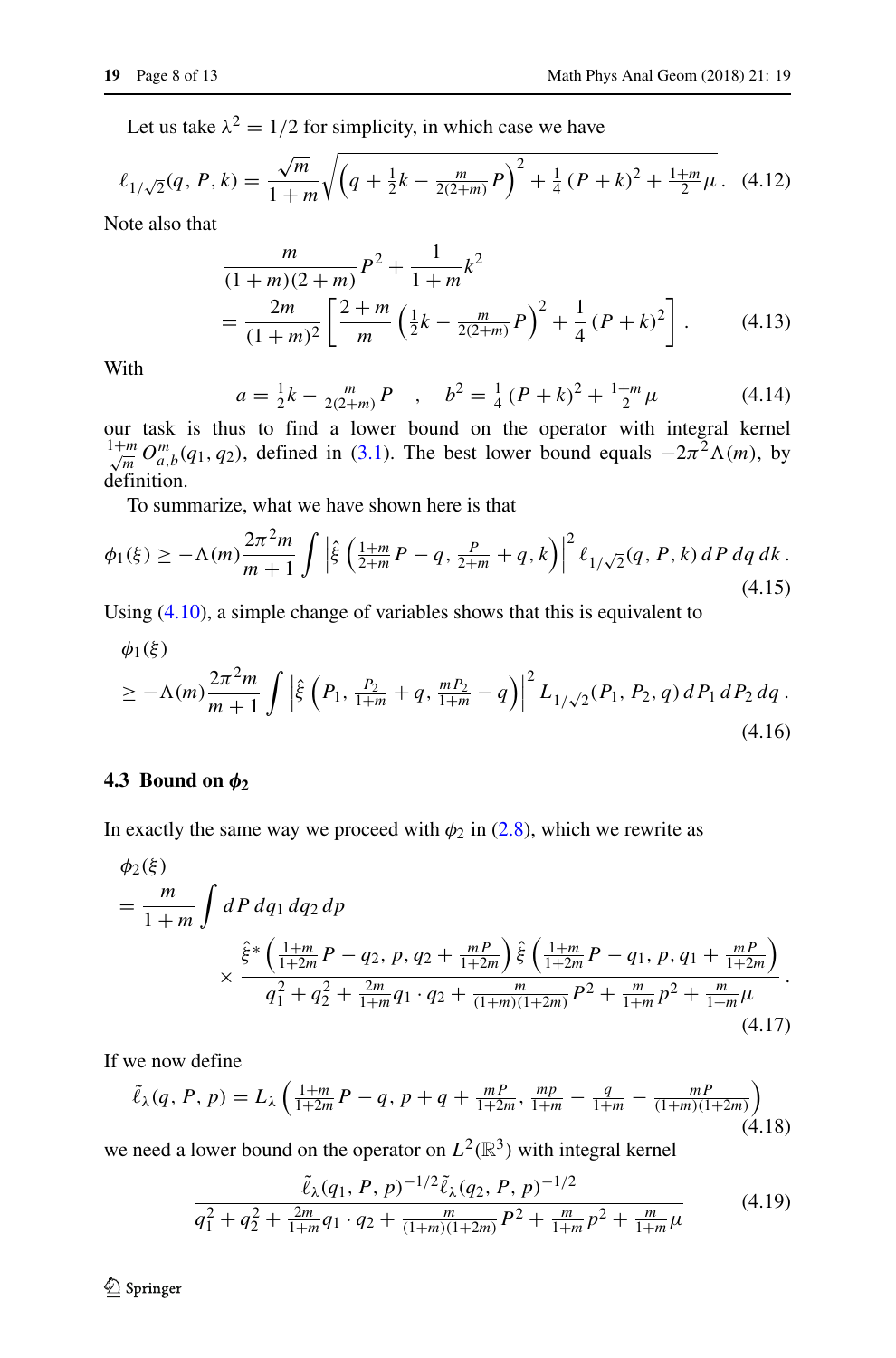for fixed *P* and *p*. By proceeding as in the previous subsection, one readily checks that, for  $\lambda^2 = 1/2$ , its best lower bound is  $-2\pi^2 \Lambda(1/m)$ , with  $\Lambda$  defined in [\(3.2\)](#page-3-2). In particular, we have

<span id="page-8-1"></span>
$$
\phi_2(\xi)
$$
  
\n
$$
\geq -\Lambda(1/m)\frac{2\pi^2 m}{m+1} \int |\hat{\xi}(P_1, \frac{P_2}{1+m} + q, \frac{mP_2}{1+m} - q)|^2 L_{1/\sqrt{2}}(P_1, P_2, q) dP_1 dP_2 dq.
$$
\n(4.20)

#### **4.4 Combining above bounds**

By combining the bounds [\(4.7\)](#page-6-1), [\(4.16\)](#page-7-0) and [\(4.20\)](#page-8-1) from the previous three subsections, we obtain

$$
T_{\mu}(\xi) = \sum_{j=0}^{3} \phi_{j}(\xi)
$$
  
\n
$$
\geq (1 - \Lambda(m) - \Lambda(1/m)) \frac{2\pi^{2}m}{m+1}
$$
  
\n
$$
\times \int |\hat{\xi}(P_{1}, \frac{1}{1+m}P_{2} + q, \frac{m}{1+m}P_{2} - q)|^{2} L_{1/\sqrt{2}}(P_{1}, P_{2}, q) dP_{1} dP_{2} dq
$$
  
\n(4.21)

with  $L_{1/\sqrt{2}}$  defined in [\(4.8\)](#page-6-2). In the case  $\Lambda(m) + \Lambda(1/m) \leq 1$ , we can further use  $L_{1/\sqrt{2}}(P_1, P_2, q) \ge \sqrt{m\mu/(2(1+m))}$  for a lower bound. This completes the proof of Theorem 1.

#### <span id="page-8-0"></span>**5** Bound on  $\Lambda(m)$

Note that  $\Lambda(m) \geq \overline{\Lambda}(m)$ . To obtain an upper bound, we use the Schur test. We first drop the positive part of the operator with integral kernel

$$
k(p_1, p_2) = \left[ p_1^2 + p_2^2 + \frac{2}{1+m} p_1 \cdot p_2 + \frac{2(2+m)}{(1+m)^2} a^2 + \frac{2m}{(1+m)^2} b^2 \right]^{-1} . \tag{5.1}
$$

It follows from [\[21,](#page-12-7) Lemma 3] that the negative part of this operator has the integral kernel

$$
k_{-}(p_1, p_2) = \frac{-k(p_1, p_2) + k(p_1, -p_2)}{2}
$$
  
= 
$$
\frac{2}{1 + m} \frac{p_1 \cdot p_2}{\left[p_1^2 + p_2^2 + \frac{2(2+m)}{(1+m)^2}a^2 + \frac{2m}{(1+m)^2}b^2\right]^2 - \frac{4(p_1 \cdot p_2)^2}{(1+m)^2}}.
$$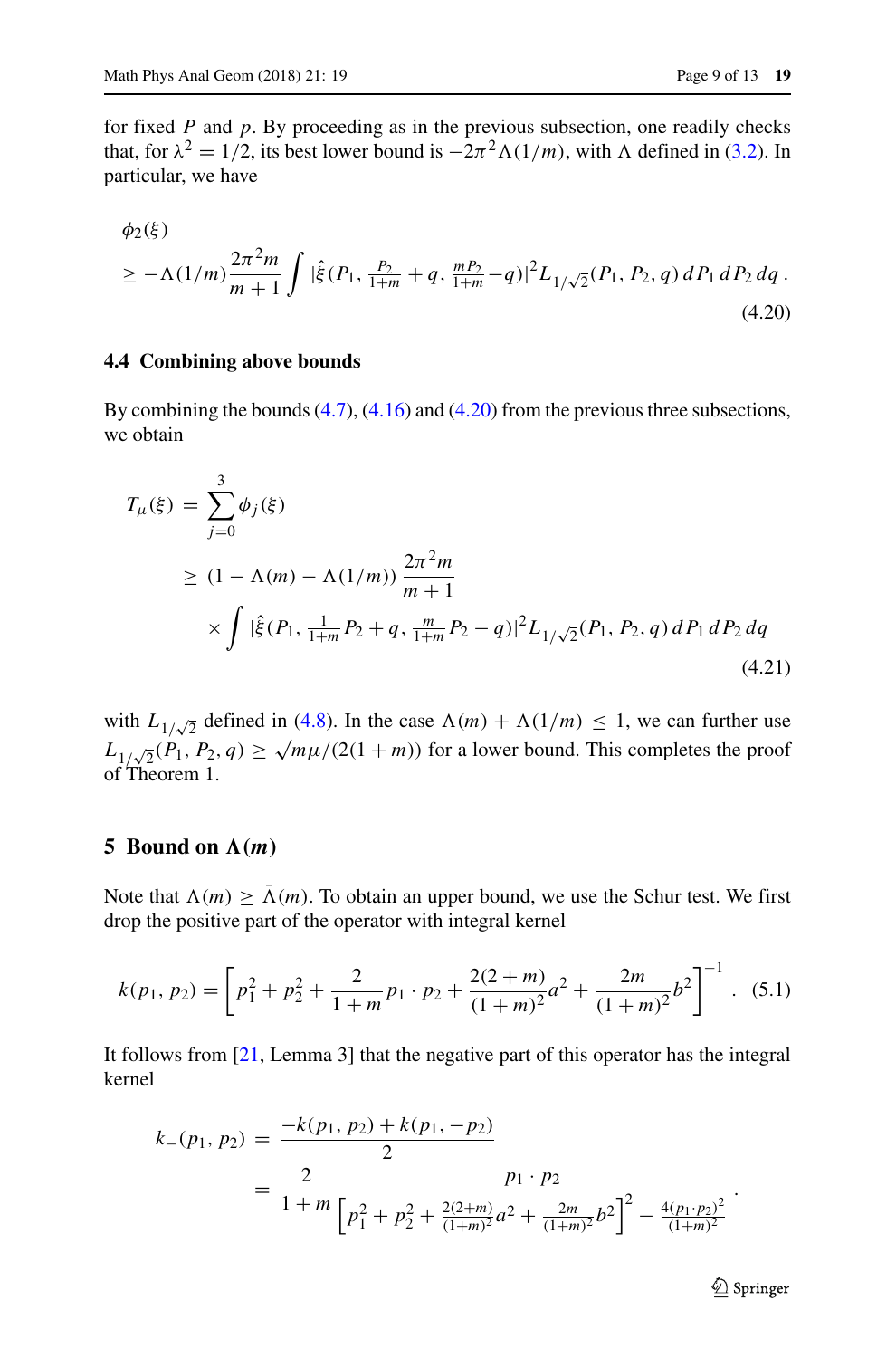By applying the Cauchy-Schwarz inequality, we obtain, for any positive function *h* on  $\mathbb{R}^3$  (possibly depending on *a* and *b*)

$$
\Lambda(m) \le \frac{1}{\pi^2 \sqrt{m}} \sup_{p_1, a, b} \int_{\mathbb{R}^3} \frac{h(p_1)}{h(p_2)} \frac{|p_1 \cdot p_2|}{\left[p_1^2 + p_2^2 + \frac{2(2+m)}{(1+m)^2} a^2 + \frac{2m}{(1+m)^2} b^2\right]^2 - \frac{4(p_1 \cdot p_2)^2}{(1+m)^2}} \times \left[ (p_2 + a)^2 + b^2 \right]^{-1/2} dp_2.
$$
\n(5.2)

By monotonicity, we can set  $b = 0$ , i.e,

$$
\Lambda(m) \le \frac{1}{\pi^2 \sqrt{m}} \sup_{p_1, a} \int_{\mathbb{R}^3} \frac{h(p_1)}{h(p_2)} \frac{|p_1 \cdot p_2|}{\left[p_1^2 + p_2^2 + \frac{2(2+m)}{(1+m)^2} a^2\right]^2 - \frac{4(p_1 \cdot p_2)^2}{(1+m)^2}} |p_2 + a|^{-1} \, dp_2.
$$
\n(5.3)

We shall choose *h* to be even, i.e.,  $h(p) = h(-p)$ , in which case we can symmetrize to get

$$
\Lambda(m) \leq \frac{1}{\pi^2 \sqrt{m}} \sup_{p_1, a} \int_{\mathbb{R}^3} \frac{h(p_1)}{h(p_2)} \frac{|p_1 \cdot p_2|}{\left[p_1^2 + p_2^2 + \frac{2(2+m)}{(1+m)^2}a^2\right]^2 - \frac{4(p_1 \cdot p_2)^2}{(1+m)^2}} \times \frac{1}{2} \left(\frac{1}{|p_2 + a|} + \frac{1}{|p_2 - a|}\right) dp_2
$$
  

$$
\leq \frac{1}{\pi^2 \sqrt{m}} \sup_{p_1, a} \int_{\mathbb{R}^3} \frac{h(p_1)}{h(p_2)} \frac{|p_1 \cdot p_2|}{\left[p_1^2 + p_2^2 + \frac{2(2+m)}{(1+m)^2}a^2\right]^2 - \frac{4(p_1 \cdot p_2)^2}{(1+m)^2}} \times \sqrt{\frac{p_2^2 + a^2}{(p_2^2 + a^2)^2 - 4(p_2 \cdot a)^2}} dp_2.
$$
(5.4)

To maximize the right side, *a* wants to be parallel to  $p_1$ , i.e.,  $a = \kappa p_1$  for  $\kappa \in \mathbb{R}$ . This is a direct consequence of [\[21,](#page-12-7) Lemma 5]. We shall choose  $h(p) = |p|$ . By scale invariance we can set  $|p_1| = 1$ . We then obtain

<span id="page-9-0"></span>
$$
\Lambda(m) \le \frac{4}{\pi \sqrt{m}} \sup_{\kappa \in \mathbb{R}} \int_0^1 dt \int_0^\infty dr \frac{r^2 t}{\left[1 + r^2 + \frac{2(2+m)}{(1+m)^2} \kappa^2\right]^2 - \frac{4r^2 t^2}{(1+m)^2}} \times \sqrt{\frac{r^2 + \kappa^2}{\left(r^2 + \kappa^2\right)^2 - 4\kappa^2 r^2 t^2}}.
$$
(5.5)

We further bound  $t \leq 1$  in the denominator of the first term in the integrand in [\(5.5\)](#page-9-0), and use that

$$
\left[1 + r^2 + \frac{2(2+m)}{(1+m)^2} \kappa^2\right]^2 - \frac{4r^2}{(1+m)^2} \ge \frac{m(m+2)}{(1+m)^2} \left[1 + r^2 + \frac{2\sqrt{2+m}}{(1+m)\sqrt{m}} \kappa^2\right]^2.
$$
\n(5.6)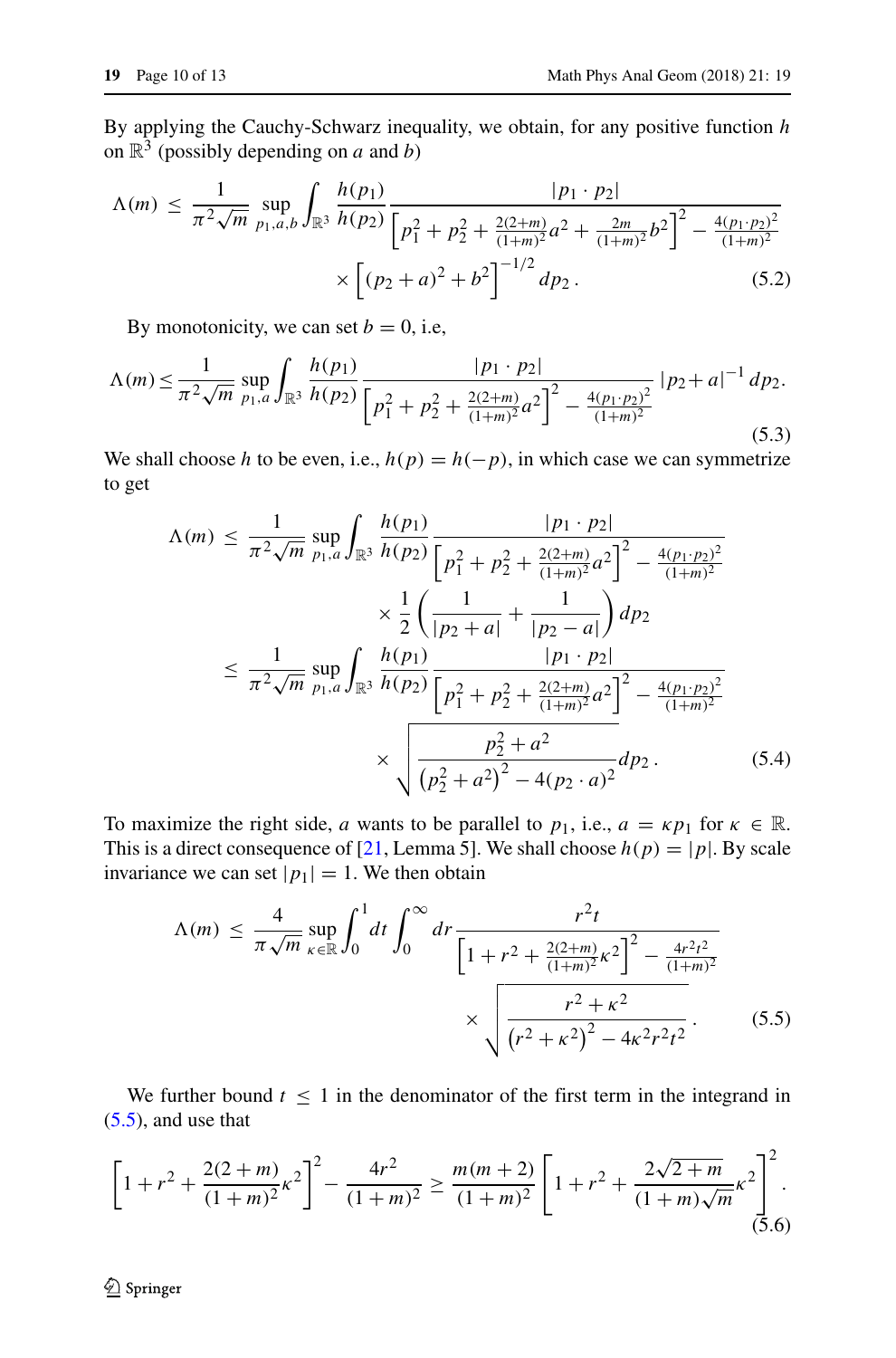<span id="page-10-1"></span>

**Fig. 1** The function  $\lambda(1, \kappa)$ , with  $\lambda(1) = \sup_{k} \lambda(1, \kappa) \approx 0.427$ 

Since

$$
\int_0^1 dt \, t \sqrt{\frac{r^2 + \kappa^2}{\left(r^2 + \kappa^2\right)^2 - 4\kappa^2 r^2 t^2}} = \frac{1}{2r^2} \sqrt{r^2 + \kappa^2} \min\{1, r^2/\kappa^2\} \tag{5.7}
$$

we therefore get

<span id="page-10-0"></span>
$$
\Lambda(m) \le \frac{2}{\pi} \frac{(1+m)^2}{m^{3/2}(m+2)} \sup_{\kappa \in \mathbb{R}} \int_0^\infty dr \frac{\sqrt{r^2 + \kappa^2}}{\left[1 + r^2 + \frac{2\sqrt{2+m}}{(1+m)\sqrt{m}} \kappa^2\right]^2}.
$$
 (5.8)

<span id="page-10-2"></span>

**Fig. 2** Our upper bound on  $\Lambda(m) + \Lambda(1/m)$ , given by  $\lambda(m) + \lambda(1/m)$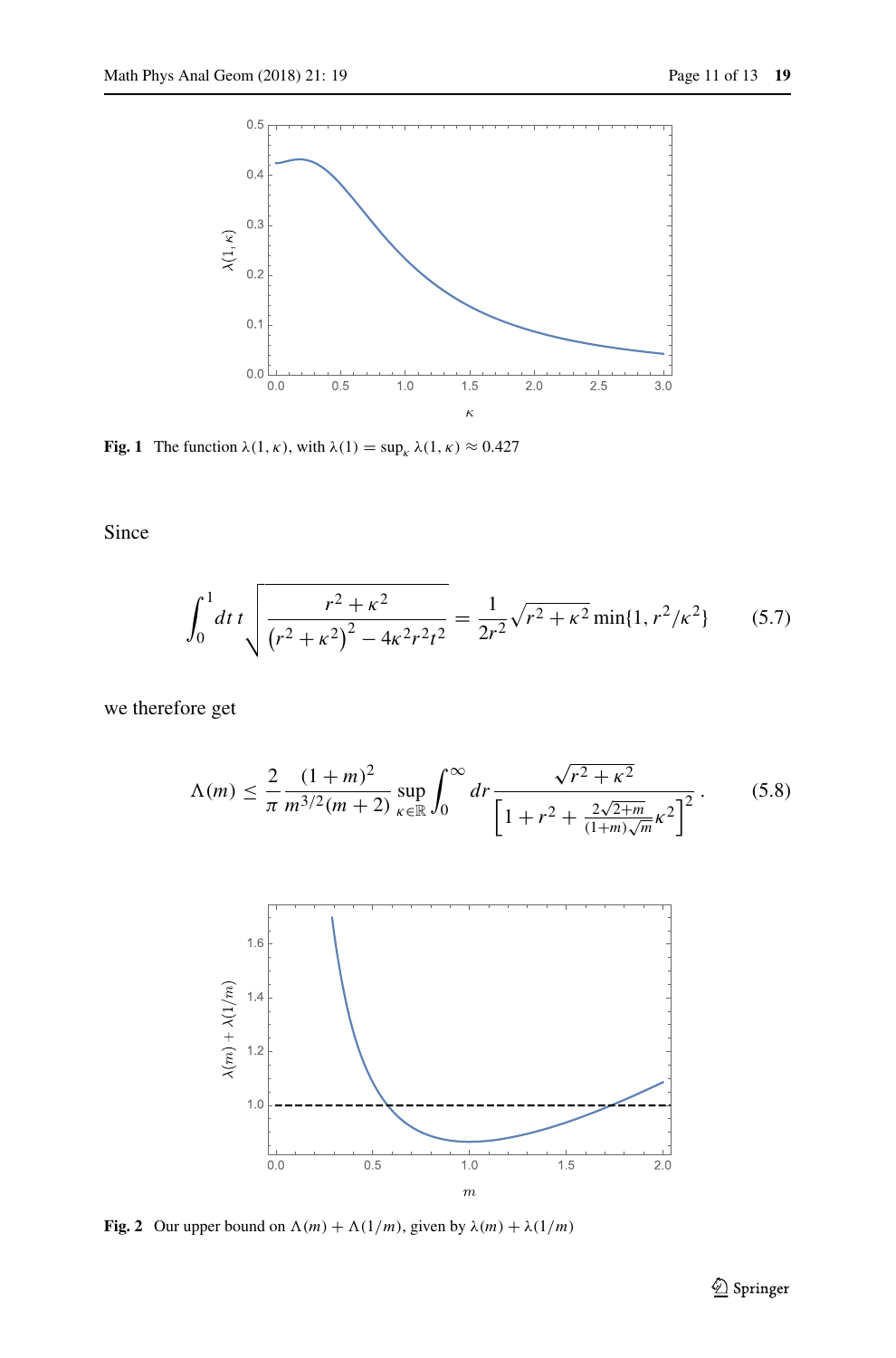We define  $c_m = 2\sqrt{2+m}/((1+m)\sqrt{m})$ . After explicitly doing the integral, the bound [\(5.8\)](#page-10-0) reads  $\Lambda(m) \leq \lambda(m) := \sup_{\kappa > 0} \lambda(m, \kappa)$  with

$$
\lambda(m,\kappa) := \frac{1}{\pi} \frac{(1+m)^2}{m^{3/2}(m+2)} \frac{1}{1+c_m\kappa^2} \left(1 + \frac{\kappa^2}{\sqrt{1+c_m\kappa^2}\sqrt{1+\kappa^2(c_m-1)}}\right) \times \ln\left(\frac{\sqrt{1+c_m\kappa^2}+\sqrt{1+\kappa^2(c_m-1)}}{\kappa}\right) \right). \tag{5.9}
$$

For our purpose it is important that  $\lambda(1) \approx 0.427 < 1/2$  $\lambda(1) \approx 0.427 < 1/2$  $\lambda(1) \approx 0.427 < 1/2$  (see Fig. 1). By continuity, this implies that  $\Lambda(m) + \Lambda(1/m) < 1$  for a window of mass ratios around 1. In fact, a numerical optimization over  $\kappa$  leads to the conclusion that  $\Lambda(m) + \Lambda(1/m)$ 1 whenever  $0.58 \approx m_2 < m < m_2^{-1} \approx 1.73$  (see Fig. [2\)](#page-10-2).

**Acknowledgments** Open access funding provided by Austrian Science Fund (FWF).

**Open Access** This article is distributed under the terms of the Creative Commons Attribution 4.0 International License [\(http://creativecommons.org/licenses/by/4.0/\)](http://creativecommons.org/licenses/by/4.0/), which permits unrestricted use, distribution, and reproduction in any medium, provided you give appropriate credit to the original author(s) and the source, provide a link to the Creative Commons license, and indicate if changes were made.

#### **References**

- <span id="page-11-8"></span>1. Albeverio, S., Gesztesy, F., Høegh-Krohn, R., Holden, H.: Solvable models in quantum mechanics, 2nd edn. American Mathematics Society, Providence (2004)
- <span id="page-11-9"></span>2. Basti, G., Cacciapuoti, C., Finco, D., Teta, A.: The three-body problem in dimension one: From shortrange to contact interactions, arXiv[:1803.08358](http://arXiv.org/abs/1803.08358)
- <span id="page-11-10"></span>3. Becker, S., Michelangeli, A., Ottolini, A.: Spectral properties of the 2+1 fermionic trimer with contact interactions, arXiv[:1712.10209](http://arXiv.org/abs/1712.10209)
- <span id="page-11-0"></span>4. Bethe, H., Peierls, R.: Quantum theory of the diplon. Proc. R. Soc. Lond. Ser. A **148**, 146–156 (1935)
- <span id="page-11-1"></span>5. Bethe, H., Peierls, R.: The scattering of neutrons by protons. Proc. R. Soc. Lond. Ser. A **149**, 176–183 (1935)
- <span id="page-11-11"></span>6. Correggi, M., Dell'Antonio, G., Finco, D., Michelangeli, A., Teta, A.: Stability for a System of N Fermions plus a different Particle with Zero-Range Interactions. Rev. Math. Phys. **24**, 1250017 (2012)
- <span id="page-11-12"></span>7. Correggi, M., Dell'Antonio, G., Finco, D., Michelangeli, A., Teta, A.: A class of Hamiltonians for a Three-Particle fermionic system at unitarity. Math. Phys. Anal. Geom. **18**, 1–36 (2015)
- 8. Correggi, M., Finco, D., Teta, A.: Energy lower bound for the unitary *N* + 1 fermionic model. Eur. Phys. Lett. **111**, 10003 (2015)
- <span id="page-11-4"></span>9. Dell'Antonio, G.F., Figari, R., Teta, A.: Hamiltonians for systems of N particles interacting through point interactions. Ann. Inst. Henri Poincaré, 60, 253–290 (1994)
- <span id="page-11-5"></span>10. Dimock, J., Rajeev, S.G.: Multi-particle Schrödinger operators with point interactions in the plane. J. Phys. A Math. Gen. **37**, 9157–9173 (2004)
- <span id="page-11-13"></span>11. Endo, S., Castin, Y.: Absence of a four-body Efimov effect in the 2+2 fermionic problem. Phys. Rev. A **92**, 053624 (2015)
- <span id="page-11-2"></span>12. Fermi, E.: Sul moto dei neutroni nelle sostanze idrogenate. Ric. Sci. Progr. Tecn. Econom. Naz. **7**, 13–52 (1936)
- <span id="page-11-7"></span>13. Finco, D., Teta, A.: Remarks on the Hamiltonian for the Fermionic Unitary Gas model. Rep. Math. Phys. **69**, 131–159 (2012)
- <span id="page-11-6"></span>14. Griesemer, M., Linden, U.: Stability of the two-dimensional Fermi polaron. Lett. Math. Phys. **108**, 1837–1849 (2018)
- <span id="page-11-3"></span>15. Massignan, P., Zaccanti, M., Bruun, G.M.: Polarons, dressed molecules and itinerant ferromagnetism in ultracold Fermi gases. Rep. Prog. Phys. **77**, 034401 (2014)